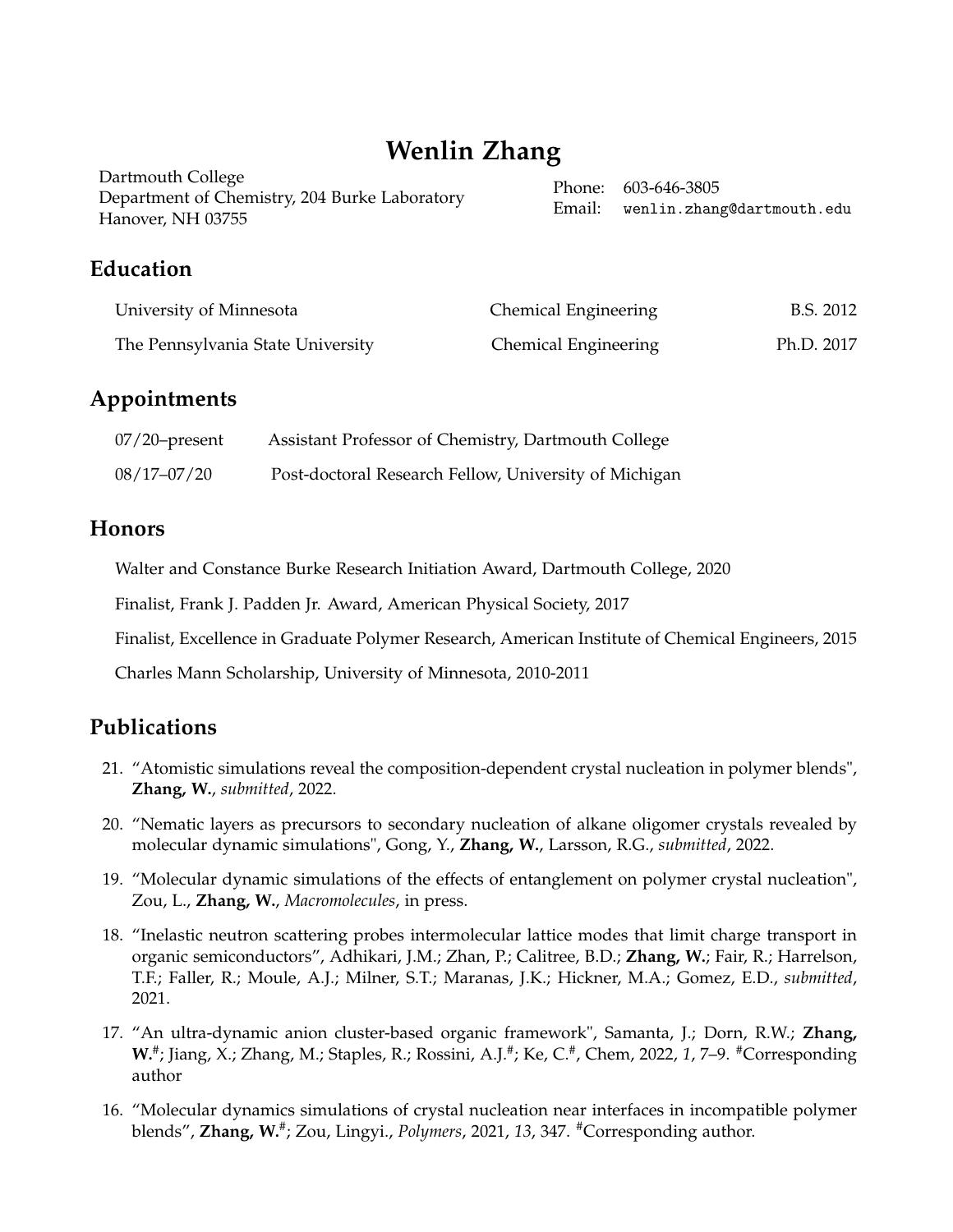- 15. "Effect of flow-induced nematic order on polyethylene crystal nucleation", **Zhang, W.**; Larson, R.G., *Macromolecules*, 2020, *53*, 7650-7657.
- 14. "Modeling inter-colloidal interactions induced by adsorption of mobile telechelic polymers onto particle surfaces", Zhang, W.\*; Travitz, A.\*; Larson, R.G., Macromolecules, 2019, 52, 5357-5365. <sup>∗</sup>Equal contributions.
- 13. "A metastable nematic precursor accelerates polyethylene oligomer crystallization as determined by atomistic simulations and self-consistent field theory ", **Zhang, W.**; Larson, R.G., *The Journal of Chemical Physics*, 2019, *150*, 244903.
- 12. "Thermal fluctuations lead to cumulative disorder and enhance charge transport in conjugated polymers", **Zhang, W.**; Bombile, J.H.; Weisen, A.R.; Xie, R.; Colby, R.H.; Janik, M.J.; Milner, S.T.; Gomez, E.D., *Macromolecular Rapid Communications*, 2019, *40*, 1900134.
- 11. "Tension-induced nematic phase separation in bidisperse homopolymer melts", **Zhang, W.**; Larson, R.G., *ACS Central Science*, 2018, *4*, 1545-1550.
- 10. "Side chain length affects backbone dynamics in poly(3-alkylthiophene)s ", Zhan, P.; **Zhang, W.**; Jacobsm I.E.; Nisson, D.M.; Xie, R.; Weissen A.R.; Colby, R.H.; Moulé, A.J.; Milner, S.T.; Maranas, J.K.; Gomez, E.D., *Journal of Polymer Science Part B*, 2018, *56*, 1193-1202.
- 9. "Direct all-atom molecular dynamics simulations of the effects of short chain branching on polyethylene oligomer crystal nucleation", **Zhang, W.**; Larson, R.G., *Macromolecules*, 2018, *51*, 4762-4769.
- 8. "Nematic order imposes molecular weight effect on charge transport in conjugated polymers", **Zhang, W.**; Milner, S.T.; Gomez, E.D., *ACS Central Science*, 2018, *4*, 413-421.
- 7. "Predicting Flory-Huggins *χ* from simulations", **Zhang, W.**; Gomez, E.D.; Milner, S.T., *Physical Review Letters*, 2017, *119*, 017801.
- 6. "Using surface-induced ordering to probe the isotropic-to-nematic transition for semiflexible polymers", **Zhang, W.**; Gomez, E.D.; Milner, S.T., *Soft Matter*, 2016, *12*, 6141-6147.
- 5. "Predicting the Flory-Huggins *χ* parameter for polymers with stiffness mismatch from molecular dynamics simulations", Kozuch, D.J.; **Zhang, W.**; Milner, S.T., *Polymers*, 2016, *8*, 241.
- 4. "Molecular Rectification in Conjugated Block Copolymer Photovoltaics", Grieco, C.; Aplan, M.P.; Rimshaw, A.; Lee, Y; Le, T.P.; **Zhang, W.**; Wang, Q.; Milner, S.T.; Gomez, E.D.; Asbury, J.A., *Journal of Physical Chemistry C*, 2016, *120*, 6978-6988.
- 3. "Surface induced alignment for semiflexible polymers", **Zhang, W.**; Gomez, E.D.; Milner, S.T., *Macromolecules*, 2016, *49*, 963-971.
- 2. "Predicting nematic phases of semiflexible polymers", **Zhang, W.**; Gomez, E.D.; Milner, S.T., *Macromolecules*, 2015, *48*, 1454-1462.
- 1. "Predicting chain dimensions of semiflexible polymers from dihedral potentials", **Zhang, W.**; Gomez, E.D.; Milner, S.T., *Macromolecules*, 2014, *47*, 6453-6461.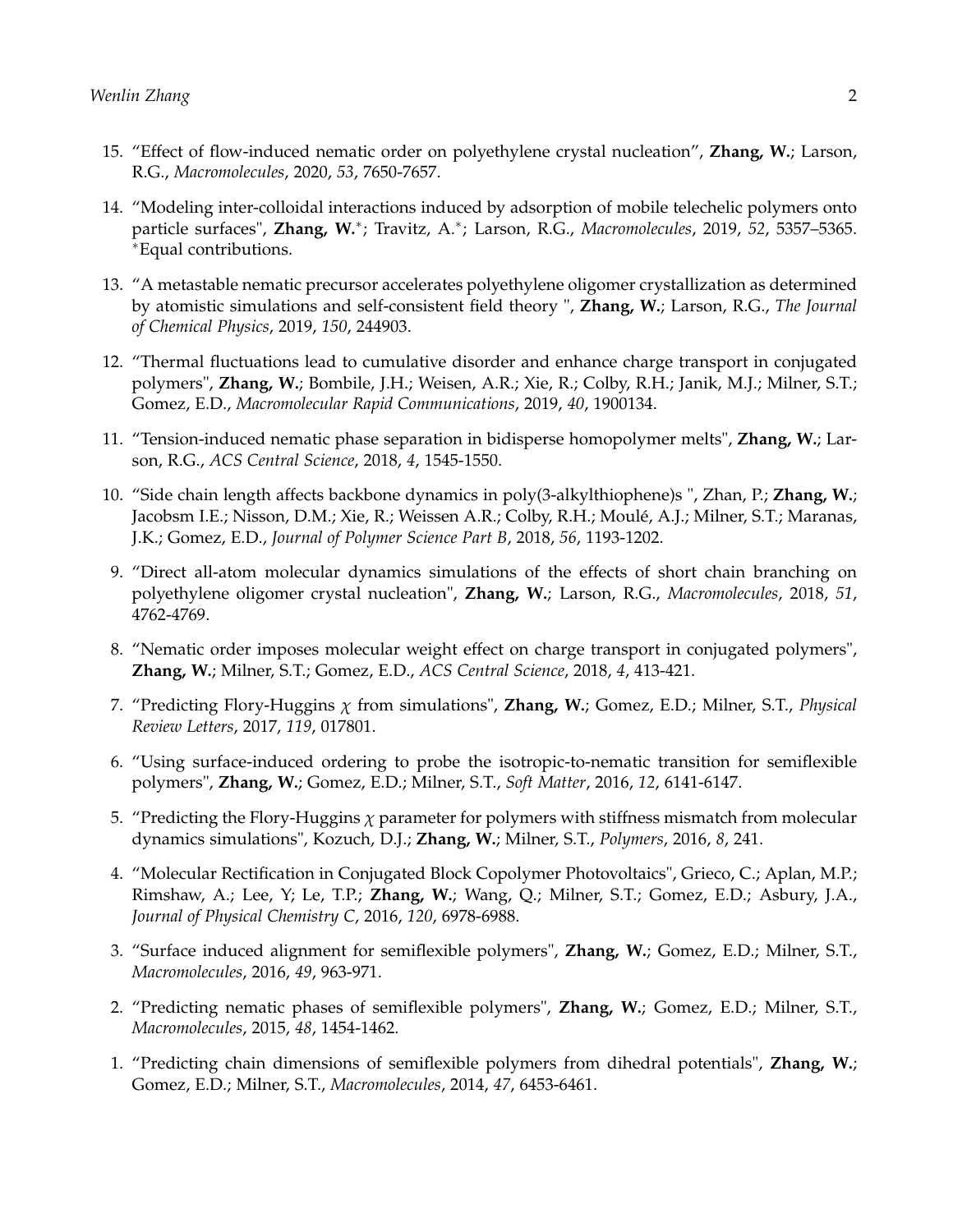#### **Presentations**

- 15. Oral presentation. "Molecular dynamics simulations of crystal nucleation in polymer blends", **Zhang, W.**; Zou, L., Annual Meeting of the American Institute of Chemical Engineers, Boston, November 2021.
- 14. Oral presentation. "Effects of phase separation and interfaces on incompatible polymer crystallization", **Zhang, W.**; Zou, L., Annual Meeting of the American Physical Society, Virtual Conference, March 2021.
- 13. Oral presentation. "Modeling Inter-Colloidal Interactions Induced by Adsorption of Mobile Telechelic Polymers onto Particle Surfaces", **Zhang, W.**; Larson, R.G., Annual Meeting of the American Institute of Chemical Engineers, Orlando, FL, November 2019.
- 12. Oral presentation. "Tension-induced nematic phase separation in bidisperse homopolymer melt", **Zhang, W.**; Larson, R.G., Annual Meeting of the American Institute of Chemical Engineers, Orlando, FL, November 2019.
- 11. Poster presentation."Role of stretched chains in flow-induced nucleation of polyethylene", **Zhang, W.**; Larson, R.G., Gordon Research Conferences: Crystal Growth and Assembly, Southern New Hampshire University, NH, June 2019
- 10. Oral presentation. "Tension-Induced Nematic Phase Separation in Homopolymer Melts", **Zhang, W.**; Larson, R.G., Annual Meeting of the American Physical Society, Boston, MA, March 2019.
- 9. Poster presentation. "Tension-induced nematic phase separation in bidisperse homopolymer melt", **Zhang, W.**; Larson, R.G., Gordon Research Conferences: Polymer Physics, Mount Holyoke College, MA, July 2018
- 8. **Invited presentation**. "Effect of chain stiffness on the performance of conjugated polymers", **Zhang, W.**; Gomez, E.D.; Milner, S.T., Frank J. Padden Award Symposium, Annual Meeting of the American Physical Society, New Orleans, LA, March 2017.
- 7. Oral presentation. "Role of thermal fluctuations on local lattice disorder and charge transport in conjugated polymers", **Zhang, W.**; Milner, S.T.; Gomez, E.D., Annual Meeting of the American Institute of Chemical Engineers, San Francisco, CA, November 2016.
- 6. Poster presentation. "Extracting Flory-Huggins *χ* for polymers from simulations", **Zhang, W.**; Kozuch, D.J.; Gomez, E.D.; Milner, S.T., Gordon Research Conferences: Polymer Physics, Mount Holyoke College, MA, July 2016.
- 5. Oral presentation. "Surface induced alignment for semiflexible polymers", **Zhang, W.**; Gomez, E.D.; Milner, S.T., Annual Meeting of the American Physical Society, Baltimore, MD, March 2016.
- 4. **Invited presentation**. "Predicting nematic phases for semiflexible polymers from simulations", **Zhang, W.**; Gomez, E.D.; Milner, S.T., Excellence in Graduate Polymer Research Symposium, Annual Meeting of the American Institute of Chemical Engineers, Salt Lake City, UT, November 2015.
- 3. Oral presentation. "Predicting nematic coupling constants of semiflexible polymers from MD simulations", **Zhang, W.**; Gomez, E.D.; Milner, S.T., Annual Meeting of the American Physical Society, San Antonio, TX, March 2015.